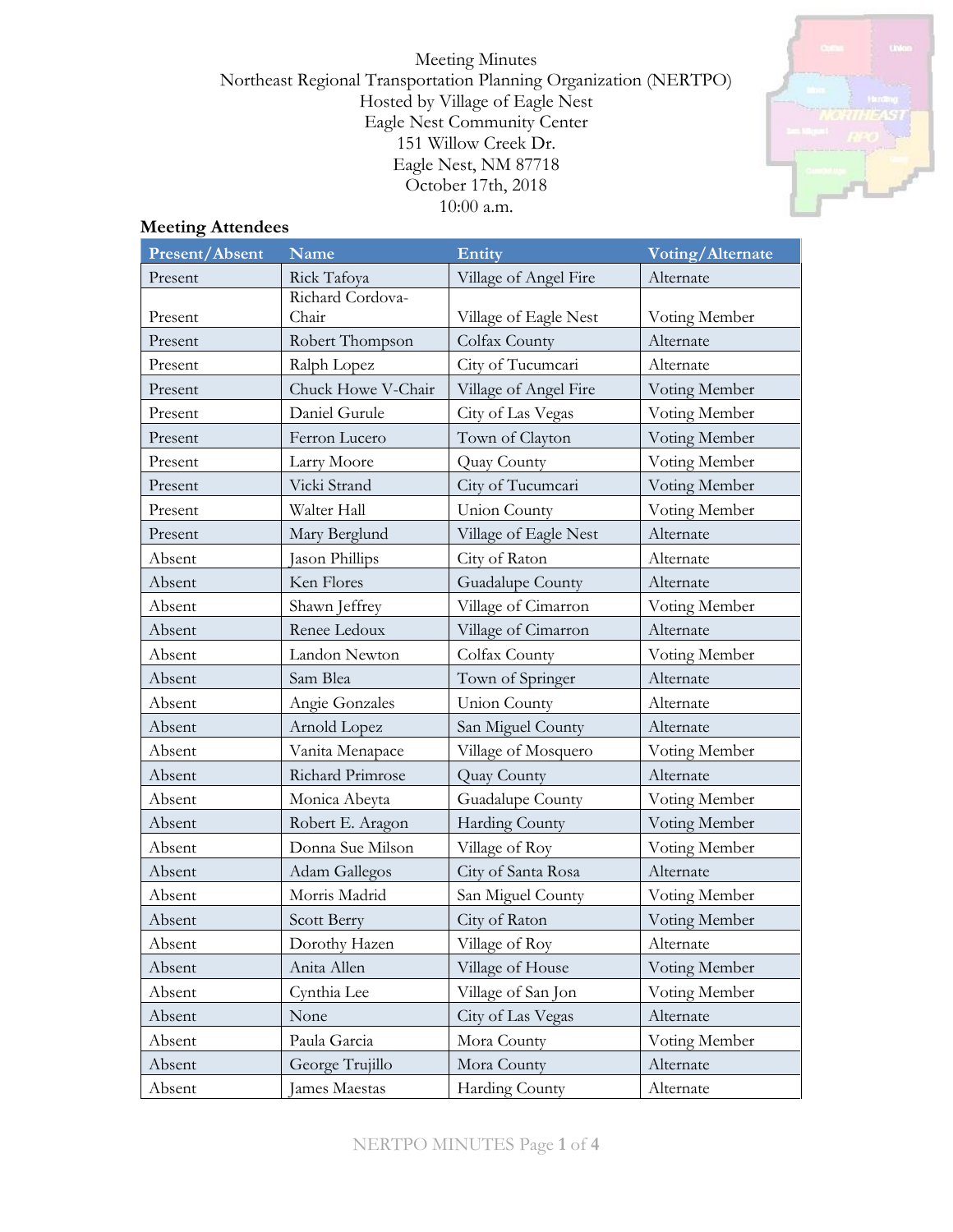|        |                   |                        |               | <b>United</b>             |
|--------|-------------------|------------------------|---------------|---------------------------|
| Absent | Connie Clark      | Village of Mosquero    | Alternate     |                           |
| Absent | Sherwin W. Martin | Village of House       | Alternate     | <b>Hondrig</b>            |
| Absent | Wade Lane         | Village of San Jon     | Alternate     |                           |
| Absent | Tony Naranjo      | Town of Clayton        | Alternate     |                           |
| Absent | Lee Dixon         | Village of Des Moines  | Voting Member |                           |
| Absent | Scott Warner      | Village of Des Moines  | Alternate     | $\mathbf{F}$ $\mathbf{F}$ |
| Absent | None              | Village of Pecos       | Voting Member |                           |
| Absent | None              | Village of Pecos       | Alternate     |                           |
| Absent | Diane Brown       | Village of Folsom      | Voting Member |                           |
| Absent | Mike Schoonover   | Village of Folsom      | Alternate     |                           |
| Absent | Mignon Saddoris   | Village of Grenville   | Voting Member |                           |
| Absent | Lynn Wiseman      | Village of Grenville   | Alternate     |                           |
| Absent | Larry Wallin      | Village of Logan       | Voting Member |                           |
| Absent | Russell Feerer    | Village of Logan       | Alternate     |                           |
| Absent | Joseph Romero     | City of Santa Rosa     | Voting Member |                           |
| Absent | <b>Boe Lopez</b>  | Town of Springer       | Voting Member |                           |
| Absent | Don Flynn         | Village of Maxwell     | Voting Member |                           |
| Absent | Joanna Taylor     | Village of Maxwell     | Alternate     |                           |
| Absent | Laudente Quintana | Village of Wagon Mound | Voting Member |                           |
| Absent | Nora Sanchez      | Village of Wagon Mound | Alternate     |                           |

# **New Mexico Department of Transportation (NMDOT) and Planners**

| Local Government Road Fund (LGRF) Coordinator for District IV    |
|------------------------------------------------------------------|
| Public Information Officer                                       |
| NERTPO Planner/Program Manager for the North Central New Mexico  |
| Economic Development District (NCNMEDD)                          |
| NERTPO Planner/Program Manager for the Eastern Plains Council of |
| Governments (EPCOG)                                              |
|                                                                  |

## **Guests**

| Tim Hagaman -     | <b>NMEDD</b>                   |
|-------------------|--------------------------------|
| Sandra Garcia -   | Village of Angel Fire          |
| Richard Runyon -  | Dennis Engineering Company     |
| Glen Stevens -    | Colfax County, Road Dept.      |
| Lawrence Lopez -  | <b>NMDOT</b> (Guest Presenter) |
| Bradley Fischer - | NMDOT (Guest Presenter)        |
| Manuel Maestas -  | NMDOT (Guest Presenter)        |

### **I. Call to Order**

The Meeting was called to order at 10:10 AM by Mayor of Eagle Nest, Chairman Richard Cordova.

# **II. Pledge of Allegiance/New Mexico State Flag**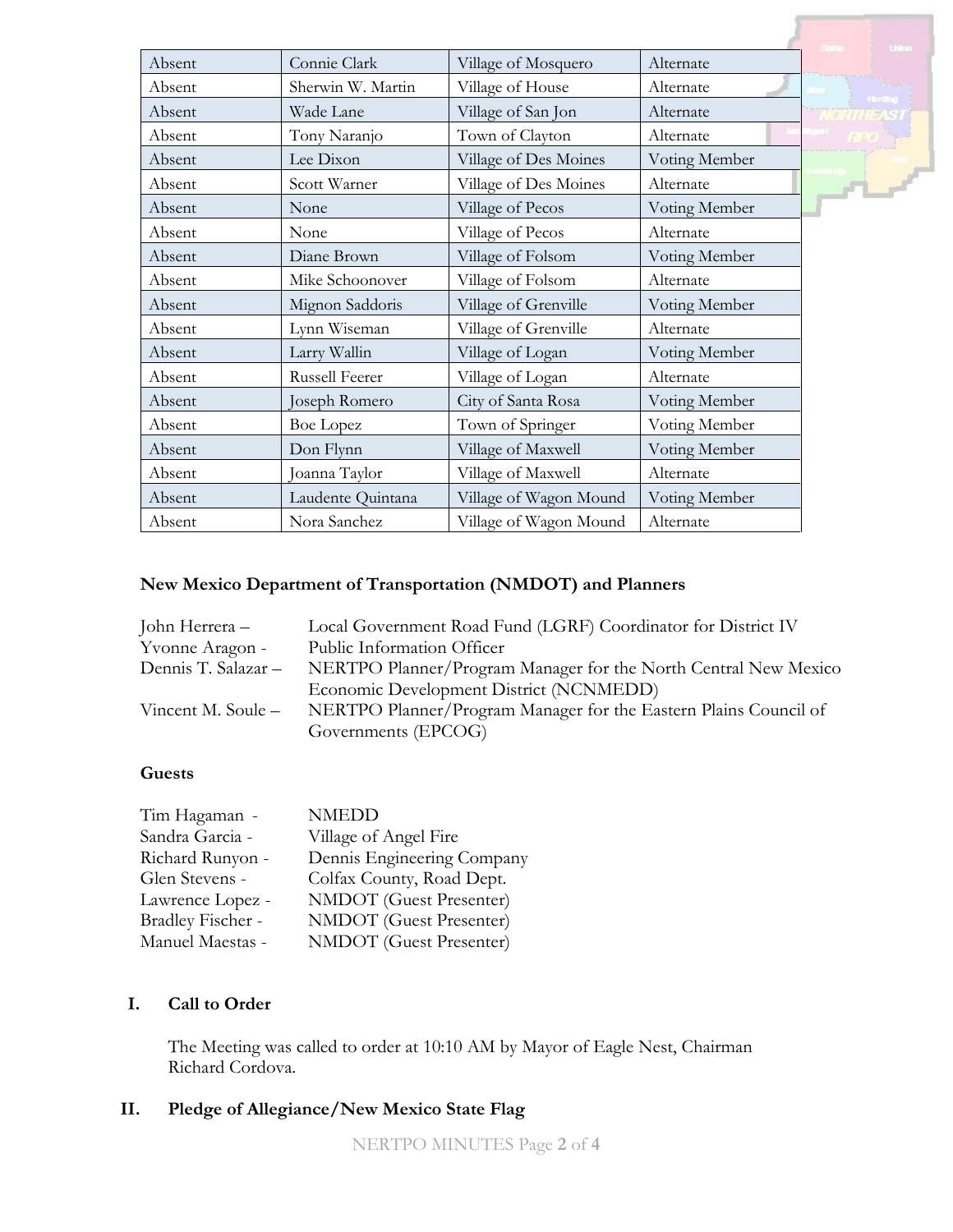The Pledge of Allegiance and the salute to the New Mexico State Flag was led by Vice Chairman Chuck Howe.

#### **III. Welcome**

Chairman Cordova welcomed everyone to our NERTPO meeting which was hosted by Village of Eagle Nest. Chairman Cordova made a welcoming statement on behalf of Village of Eagle Nest and thanked everyone for attending the meeting.

## **IV. Approval of Agenda**

Motion to approve agenda: Vicki Strand – City of Tucumcari Second: Robert Thompson – Colfax County No opposition was voiced. Motion carried.

# **V. Approval of Minutes** September 26th, 2018- Village of Angel Fire)

Motion to approve the minutes as presented: Chuck Howe – Village of Angel Fire Second: Robert Thompson – Colfax County No opposition was voiced. Motion carried. Noted for the record: The Village of Angel Fire meeting on September 26<sup>th</sup>, Rick Tafoya was not present. Also noted for the record that Mary Berglund, Village of Eagle Nest was in attendance but arrived late.

### **VI. Discussion: NMDOT District IV Updates:** (John Herrera, NMDOT)

Mr. John Herrera gave a brief update, advising everyone that Match Waiver Amendments have been mailed out. Mr. Herrera also requested that MAP agreement disbursements close out to send to him if completed.

Ms. Yvonne Aragon, NMDOT Public Information advised that David Trujillo was unable to make the meeting due to other commitments. Ms. Aragon also advised that many construction projects are now winding down due to winter weather upon is. Ms. Aragon also gave various project updates in the D-4 Region.

# **VII. Presentation: NMDOT North Region Design** (Mr. Lawrence Lopez, P.E. – Regional Manager)

Mr. Lawrence Lopez from NMDOT and his staff gave a slideshow presentation regarding the bridges in D-4 District of New Mexico including specifics on the Logan Bridge. The slideshow is available by contacting Mr. Lopez and his staff at NMDOT, email [Lawrence.lopez@state.nm.us](mailto:Lawrence.lopez@state.nm.us) and telephone number (505) 469-5944. Mr. Lopez and his fellow staff members Manuel Maestas and Bradley Fischer were available to answer any questions from the Board. Chairman Cordova thanked Mr. Lopez and staff for the great and thorough presentation.